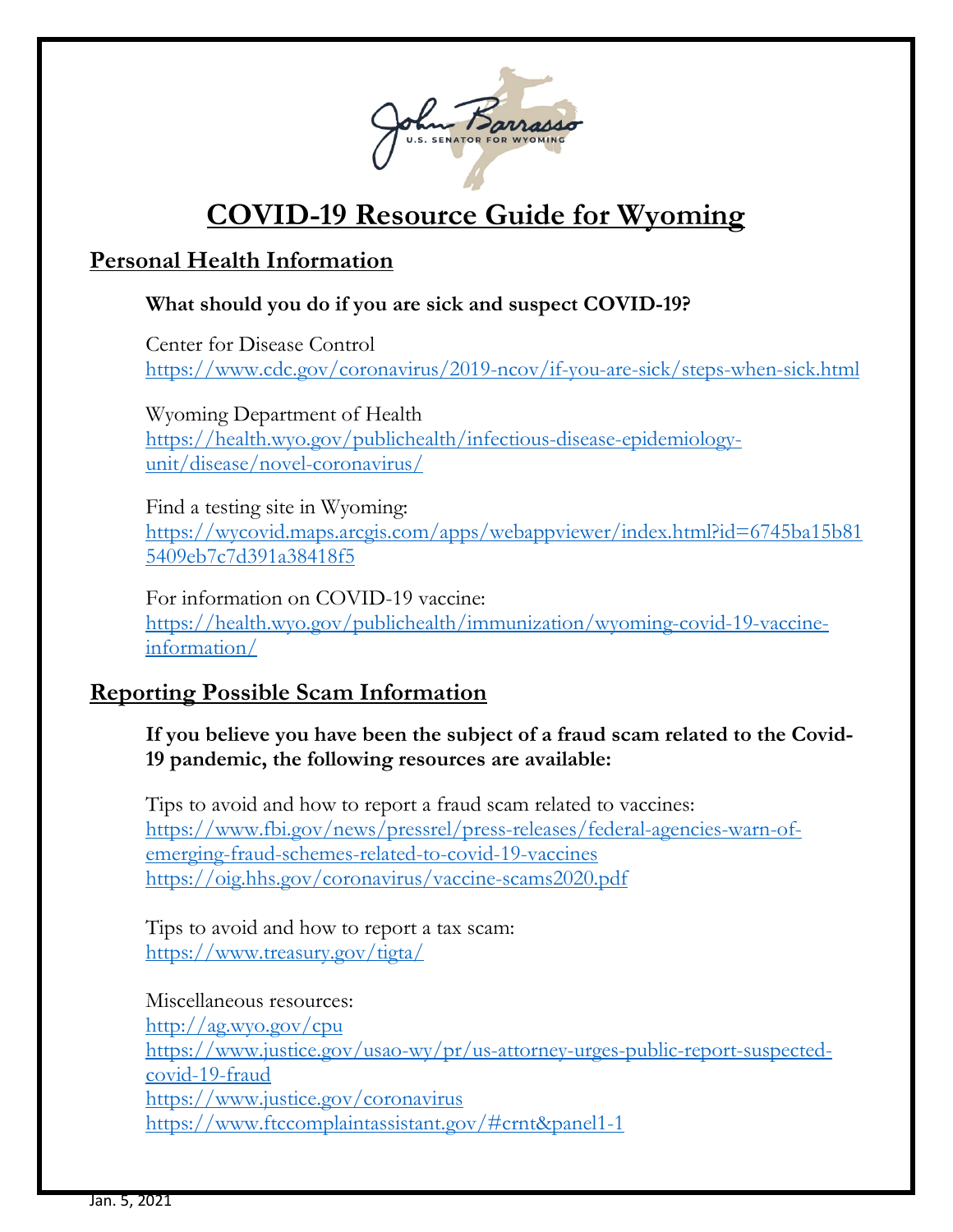## **Financial Impact Information**

### What is the individual recovery tax rebate (2<sup>nd</sup> round), who qualifies, and **status of your payment?**

[https://www.irs.gov/newsroom/treasury-and-irs-begin-delivering-second-round-of](https://www.irs.gov/newsroom/treasury-and-irs-begin-delivering-second-round-of-economic-impact-payments-to-millions-of-americans)[economic-impact-payments-to-millions-of-americans](https://www.irs.gov/newsroom/treasury-and-irs-begin-delivering-second-round-of-economic-impact-payments-to-millions-of-americans) (December, 2020) <https://www.irs.gov/coronavirus/get-my-payment> <https://www.irs.gov/coronavirus>

#### **What financial assistance is available to small businesses, independent contractor, sole proprietors, or self-employed?**

[https://home.treasury.gov/policy-issues/top-priorities/cares-act/assistance-for](https://home.treasury.gov/policy-issues/top-priorities/cares-act/assistance-for-small-businesses)[small-businesses](https://home.treasury.gov/policy-issues/top-priorities/cares-act/assistance-for-small-businesses) <https://www.sba.gov/> <https://www.wyomingsbdc.org/covid19/> <https://wyomingbusiness.org/wyoemployerresources> [https://www.uschamber.com/press-release/us-chamber-releases-two-new-step](https://www.uschamber.com/press-release/us-chamber-releases-two-new-step-step-guides-covid-employer-tax-credit-disaster-loans)[step-guides-covid-employer-tax-credit-disaster-loans](https://www.uschamber.com/press-release/us-chamber-releases-two-new-step-step-guides-covid-employer-tax-credit-disaster-loans)

Find the application to apply for the Paycheck Protection Program here: <https://home.treasury.gov/system/files/136/PPP%20--%20Overview.pdf> [https://home.treasury.gov/system/files/136/Paycheck-Protection-Program-](https://home.treasury.gov/system/files/136/Paycheck-Protection-Program-Application-3-30-2020-v3.pdf)[Application-3-30-2020-v3.pdf](https://home.treasury.gov/system/files/136/Paycheck-Protection-Program-Application-3-30-2020-v3.pdf)

### **Employment Information**

#### **What resources are available if you have recently lost your job or had your hours cut?**

File an online application for benefits through the Wyoming Department of Workforce Services at wyui.wyo.gov or by calling (307) 473-3789.

Questions and Answers about unemployment compensation: <http://www.wyomingworkforce.org/covid19-resources/faq/>

FAQ's Related to Tax Credits for Small and Midsize Businesses: [https://www.irs.gov/newsroom/covid-19-related-tax-credits-for-required-paid](https://www.irs.gov/newsroom/covid-19-related-tax-credits-for-required-paid-leave-provided-by-small-and-midsize-businesses-faqs)[leave-provided-by-small-and-midsize-businesses-faqs](https://www.irs.gov/newsroom/covid-19-related-tax-credits-for-required-paid-leave-provided-by-small-and-midsize-businesses-faqs)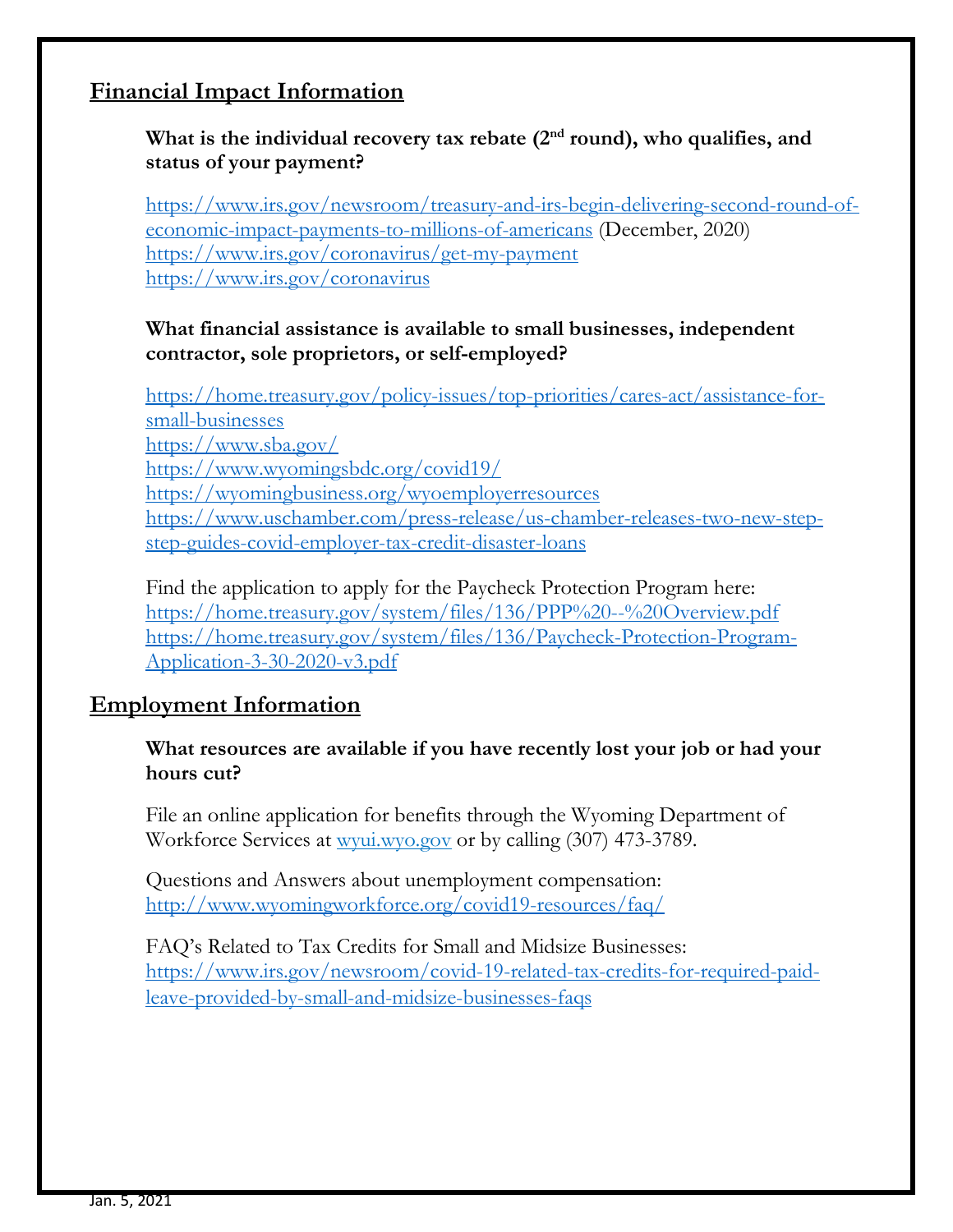## **Agriculture Information**

#### **What assistance is available to agriculture producers?**

<https://www.rd.usda.gov/coronavirus> <https://www.usda.gov/coronavirus> <https://www.farmers.gov/coronavirus> <http://www.farmers.gov/cfap>

# **Education Information**

### **How are students, schools, and educators impacted by COVID-19?**

Information from the Wyoming Department of Education: <https://edu.wyoming.gov/educators/covid-19-resources>

Information from the U.S. Department of Education: <https://www.ed.gov/coronavirus> <https://studentaid.gov/announcements-events/coronavirus>

# **Recreation and Travel Information**

### **What are the impacts of COVID-19 to your outdoor recreation plans?**

Before starting your trip, you should check with the appropriate agency to obtain the most current access status for the site you are visiting. <https://www.fs.usda.gov/about-agency/covid19-updates> <https://www.nps.gov/aboutus/news/public-health-update.htm> <https://www.blm.gov/office/wyoming-state-office> <https://wyoparks.wyo.gov/> <https://wgfd.wyo.gov/About-Us/COVID-19-Response>

### **What should you do if you are planning to travel internationally?**

Visit the U.S. State Department website for alerts, contact information, and to enroll in the U.S. Department of State's Smart Traveler Enrollment Program (STEP): [https://travel.state.gov/content/travel/en/traveladvisories/ea/covid-19](https://travel.state.gov/content/travel/en/traveladvisories/ea/covid-19-information.html) [information.html](https://travel.state.gov/content/travel/en/traveladvisories/ea/covid-19-information.html)

Contact the nearest U.S. embassy or consulate via [https://www.usembassy.gov](https://www.usembassy.gov/) Call the 24 hour consular affairs worldwide emergency line: 1-888-407-4747 (U.S. & Canada) or 1-202-501-4444 (from overseas)